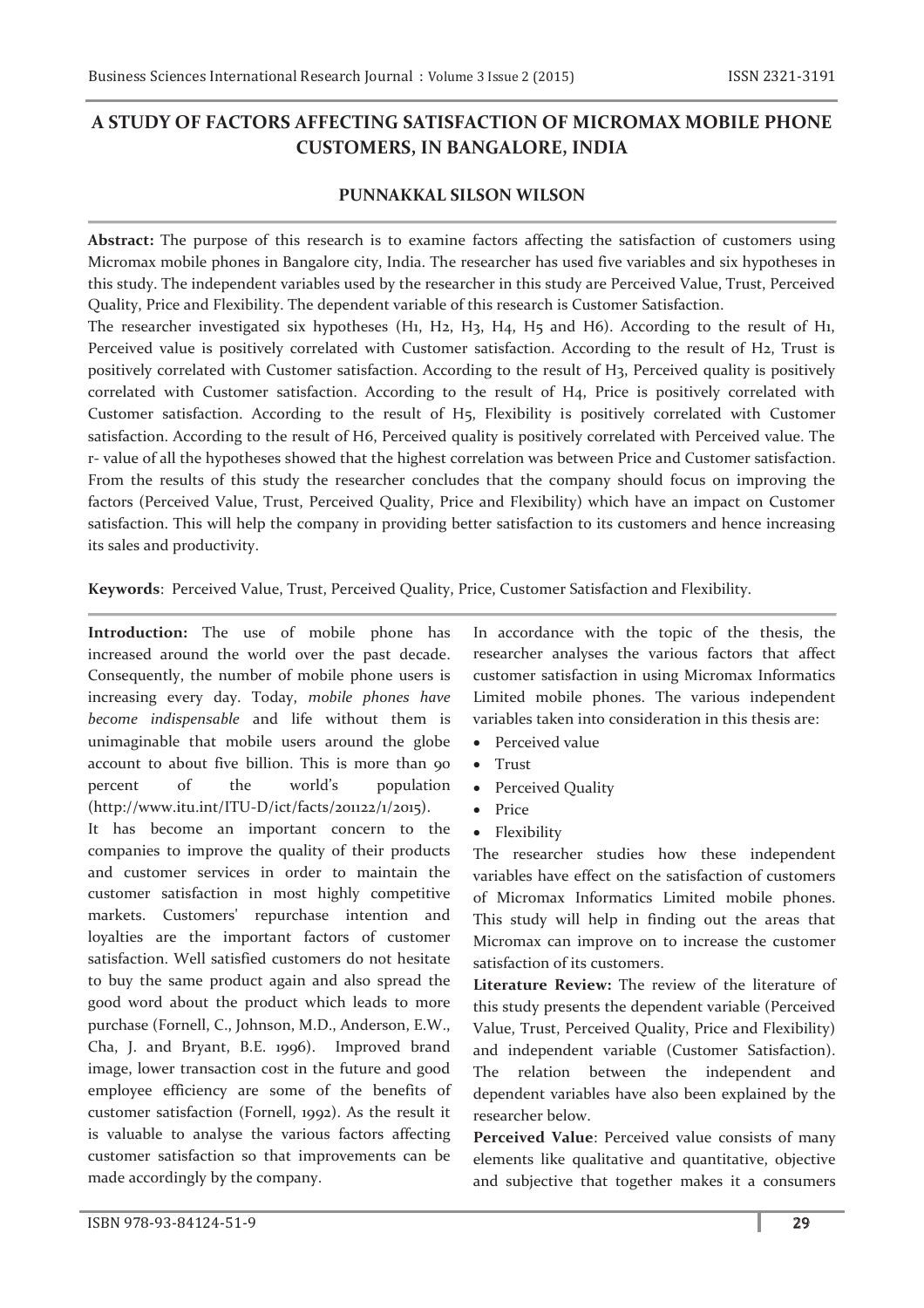purchasing experience (Zeithaml, 1988). Perceived value is the level of standard quality of the product received for the price paid by the customer (Parasuraman *et al*, 1988). Perceived value is a tradeoff between the quality and benefits received by the customer for the sacrifices and price paid for the product and services as perceived by the customer (Dodds *et al.,* 1991). Behavioural intentions can be affected by perceived value without much perceptible change in satisfaction levels (Batra *et al.,* 1995).

**Trust:** Trust is the willingness to rely on an exchange partner (Morman *et al*, 1993). Trust can be defined as the confidence in exchange partners integrity and reliability (Morgan and Hunt, 1994). Consumers have to feel secure and safe when they are purchasing the product which the seller should consider in order to retain the customers trust (Palvia, 2009). Trust is when the consumers are willing to depend or rely on their expectations about the future of a company's behaviour (Morgan and Hunt, 1994). Trust can help in the retention of customers and also affects customer satisfaction (Hsu, 2007).

Perceived Quality: Perceived quality can be defined as the judgement of the consumers about the quality and superiority of the product or service (Zeithmal, 1987, in Rowley, 1998). Perceived quality is an attitude related to but not similar to satisfaction. It is the result of comparing perception perceived by the customer with the customer expectation (Rowley, 1998). The judgement by the customer of the overall quality of the product depends on the gap between the service expected by the customer and the services perceived (Parasuraman *et al.*, 1985)

Price: Price is the monetary value given to a product when purchased by a buyer from a seller as a part of a purchase agreement (Nagle and Holden, 2002). Price is an important factor of customer satisfaction as the customers consider the price of the product that they purchase as the most important aspect (Zeithaml, 1988; Fornell, 1992; Anderson and Sullivan, 1993; Anderson *et al*., 1994; Cronin *et al*., 2000). The relationship between price and satisfaction was indicated by Zeithaml and Bitner, (1996). Price plays an important role in affecting the diffusion of new products and services as it is difficult to find the appropriate or best price for a product or service (Foxall, 1984; Munnukka, 2005).

**Flexibility:** Flexibility can be defined as increasing the product range, improving the ability of the firm to respond quickly whilst providing good performance (Upton, 1994; 1995). Flexibility should be viewed at from a value chain perspective and not a process perspective Day, (1994). The ability of the company to meet the customer needs by providing information horizontally across the value chain is called flexibility (Day, 1994). Flexibility is a very complicated, multidimensional and hard to capture concept (Sethi and Sethi, 1990).

**Customer Satisfaction:** Customer satisfaction is the attitude of the customer towards its service provider or the reaction of the customer to see the difference between the qualities anticipated to the quality received in regard to the fulfilment of a goal or need of the customer (Hansemark and Albinsson, 2004). Customer satisfaction is the attitude that a customer has towards its service provider (Ramayah. T, 2012). Satisfaction is the affective state of customers after judging the overall quality of the service experiences provided by the service provider (Dagger and O'Brien, 2010). Positive word of mouth and high retention rate and profits can be achieved by increasing the customer satisfaction (Zeithaml, 2000).



Figure1. Conceptual Frameworks for the Research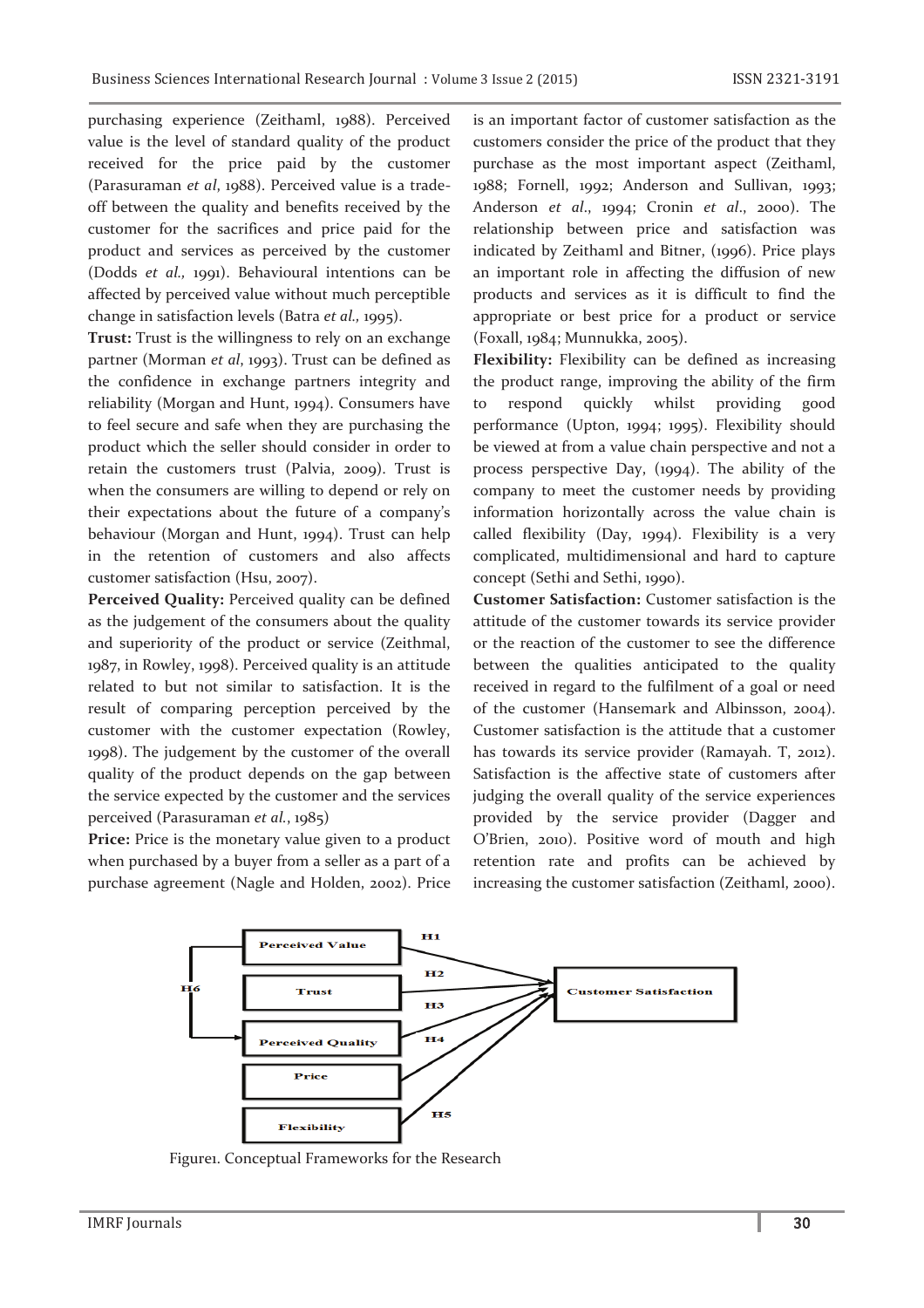## **Research Framework And Methodology:**

**Research Framework:** This framework has been developed by the researcher for better understanding the relationship between the dependent and independent variables. The conceptual framework is used by the researcher to find out the relationship between the various independent variables like Trust, Price, Flexibility, Perceived Quality, Perceived Value with Customer Satisfaction. These variables are tested to see their effect on customer satisfaction.

The researcher has also developed five hypotheses derived from the conceptual framework to find out the relationship between the dependent and independent variables. The hypothesis tests the significance of the relationship between the independent variables and the dependent variable which is customer satisfaction.

H10: There exists no significant relationship between Perceived Value and Customer Satisfaction.

H1a: There exists significant relationship between Perceived Value and Customer Satisfaction.

H2o: There exists no significant relationship between Trust and Customer Satisfaction.

H2a: There exists a significant relationship between Trust and Customer Satisfaction.

H3o: There exists no significant relationship between Perceived Quality and Customer Satisfaction.

H3a: There exists significant relationship between Perceived Quality and Customer Satisfaction.

H4o: There exists no significant relationship between Price and Customer Satisfaction.

H4a: There exists significant relationship between Price and Customer Satisfaction.

H5o: There exists no significant relationship between Flexibility and Customer Satisfaction.

H5a: There exists significant relationship between Flexibility and Customer Satisfaction.

H6o: There exists no significant relationship between Perceived Quality and Perceived Value.

H6a: There exists significant relationship between Perceived Quality and Perceived Value.

**Research Methodology:** The purpose of this study is to determine the factors affecting the satisfaction of customers using Micromax mobile phones in Bangalore city, India. 430 respondents were collected using a well-structured questionnaire. The questionnaire was based on a five point Likert scale. The researcher applied non- probability sampling (convenience sampling) to collect the primary data from the respondents. The duration of data collection was one month i.e., May 2015. The researcher applied descriptive analysis in order to present a demographic profile and general information of the respondents and Pearson's correlation was carried out to find the correlation between the dependent and independent variables.

The process of testing and interpreting the collected data, descriptive as well as inferential statistics were used so that it could be easily understood is called Descriptive Statistics (Zikmund, 2003).

Reliability test is conducted using the Cronbach's alpha test as a common tool (Garson, 2002). This tool is applied to find the reliability of the questions in this questionnaire. There were 30 respondents that participated in this reliability test. SPSS (Statistical Package for Social Science) is used to find out the reliability using the Cronbach's alpha test. Variables will only be reliable if the alpha value is above 0.6. If the value of alpha is below 0.6 then the variable is unreliable. The detailed reliability value of each variable is presented in Table 1.

| Table 1:- Reliability Analysis Value of |            |  |  |  |
|-----------------------------------------|------------|--|--|--|
| Variables                               |            |  |  |  |
| Questionnaire                           | Cronbach's |  |  |  |
| Components                              | Alpha      |  |  |  |
| Perceived Value                         | 0.736      |  |  |  |
| Trust                                   | 0.629      |  |  |  |
| Perceived Quality                       | 0.675      |  |  |  |
| Price                                   | 0.745      |  |  |  |
| Flexibility                             | 0.850      |  |  |  |
| Customer                                | 0.829      |  |  |  |
| Satisfaction                            |            |  |  |  |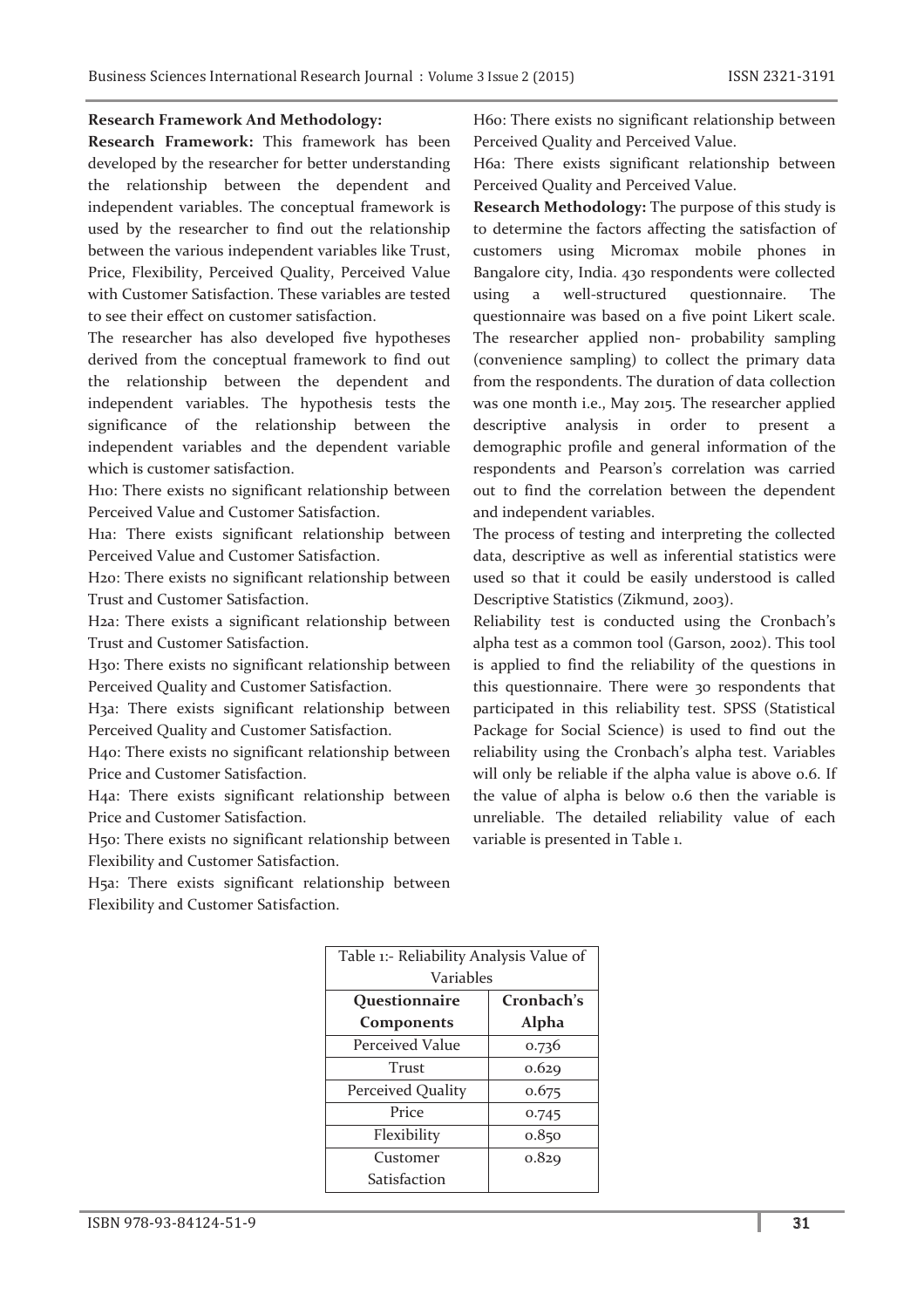| Table 2:- Summary of the Descriptive Analysis of the Demographic Factors. |                                     |      |  |  |  |
|---------------------------------------------------------------------------|-------------------------------------|------|--|--|--|
| Variable                                                                  | Frequency (f)<br>Percentage $(\% )$ |      |  |  |  |
| Gender                                                                    |                                     |      |  |  |  |
| Male                                                                      | 262                                 | 65.5 |  |  |  |
| Female                                                                    | 138                                 | 34.5 |  |  |  |
| Income levels                                                             |                                     |      |  |  |  |
| 10,000 and below                                                          | 40                                  | 10   |  |  |  |
| 10,001-20,000                                                             | 113                                 | 28.3 |  |  |  |
| 20,001-30,000                                                             | 154                                 | 38.5 |  |  |  |
| 30,001-40,000                                                             | 75                                  | 18.8 |  |  |  |
| 40,000 and above                                                          | 18                                  | 4.5  |  |  |  |
| <b>Total</b>                                                              | 400                                 | 400  |  |  |  |

**Gender**: - The results of the descriptive analysis of demographic factor gender are as follows. Out of 400 respondents collected by the researcher, 65.5% were male and 34.5% were female respondents.

**Annual Income Level**: - The results of the descriptive analysis of demographic factor income level of respondents in Rupees are as follows. Out of 400 respondents collected by the researcher, 10% of respondents were below the income level of 10,000. 28.3% were between the incomes levels of 10,001- 20,000. 38.5% were between the incomes levels of 20,001-30,000. 18.8% were between the income levels of 30,001-40,000 and 4.5% were between the income levels of 40,000 and above.

| Table 3:- Summary of Hypotheses Testing |                               |         |             |           |                        |  |  |
|-----------------------------------------|-------------------------------|---------|-------------|-----------|------------------------|--|--|
| No.                                     | Hypothesis                    | r-value | Magnitude   | $Sig(2 -$ | <b>Result</b>          |  |  |
|                                         |                               |         |             | tailed)   |                        |  |  |
| H <sub>10</sub>                         | There exists no significant   | 0.652   | Medium      | .000      | Reject H10             |  |  |
|                                         | relationship between          |         | Positive    |           |                        |  |  |
|                                         | Perceived Value and           |         | Correlation |           |                        |  |  |
|                                         | Customer Satisfaction.        |         |             |           |                        |  |  |
| H <sub>20</sub>                         | There exists no significant   | 0.548   | Medium      | .000      | Reject H <sub>20</sub> |  |  |
|                                         | relationship between Trust    |         | Positive    |           |                        |  |  |
|                                         | and Customer Satisfaction     |         | Correlation |           |                        |  |  |
| H <sub>30</sub>                         | There exists no significant   | 0.614   | Medium      | .000      | Reject H <sub>30</sub> |  |  |
|                                         | relationship between          |         | Positive    |           |                        |  |  |
|                                         | Perceived Quality and         |         | Correlation |           |                        |  |  |
|                                         | <b>Customer Satisfaction.</b> |         |             |           |                        |  |  |
| H <sub>40</sub>                         | There exists no significant   | 0.660   | Medium      | .000      | Reject H <sub>40</sub> |  |  |
|                                         | relationship between Price    |         | Positive    |           |                        |  |  |
|                                         | and Customer Satisfaction     |         | Correlation |           |                        |  |  |
| H <sub>50</sub>                         | There exists no significant   | 0.595   | Medium      | .000      | Reject H <sub>50</sub> |  |  |
|                                         | relationship between          |         | Positive    |           |                        |  |  |
|                                         | Flexibility and Customer      |         | Correlation |           |                        |  |  |
|                                         | Satisfaction                  |         |             |           |                        |  |  |
| H <sub>60</sub>                         | There exists no significant   | 0.643   | Medium      | .000      | Reject H60             |  |  |
|                                         | relationship between          |         | Positive    |           |                        |  |  |
|                                         | Perceived quality and         |         | Correlation |           |                        |  |  |
|                                         | Perceived value               |         |             |           |                        |  |  |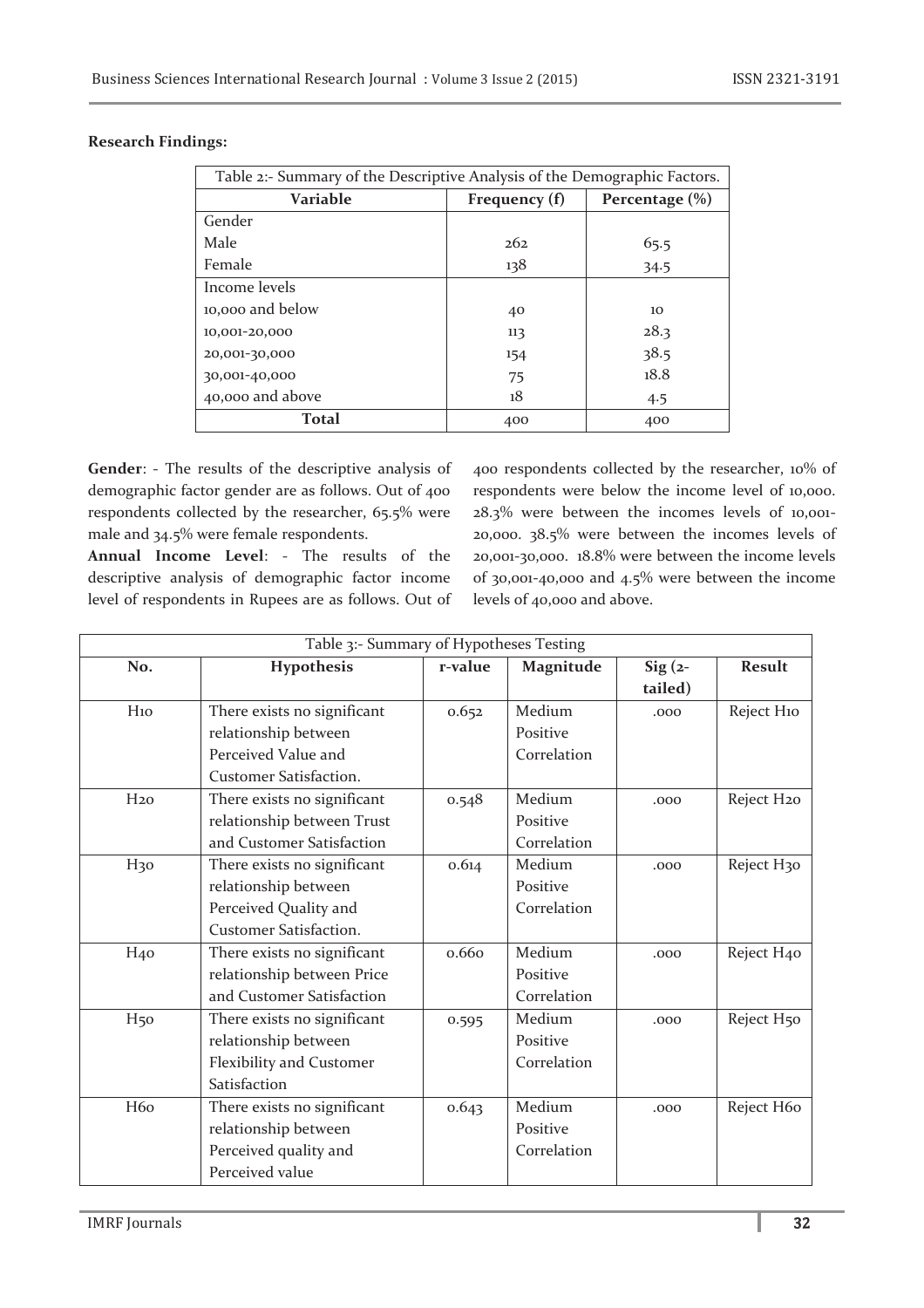**Recommendations:** According to the result of the hypothesis 1, there is a positive moderate correlation between Perceived Value and Customer Satisfaction as the (r) value for this hypothesis is 0.652. Hence, the researcher would like to recommend that Micromax Informatics Limited should be able to focus in increasing the Value Perceived of its products by their customers in order to increase satisfaction. Micromax should be able to provide better services and exchange offers to their customers in order to give them better satisfaction. Micromax can also increase the perceived value of their customers by improving on its resale value by manufacturing superior quality products, which would increase the customer satisfaction.

According to the result of the hypothesis 2, there is a positive moderate correlation between Trust and Customer Satisfaction as the (r) value for this hypothesis is 0.548. Hence the researcher would like to recommend that Micromax to make additional efforts to improve ways to gain more customer trust. This could be achieved by continuing to manufacture budgeted phones for its customers and to keep up the quality of the phones. This would gain the trust of the customers and in turn increase their satisfaction. Since Micromax is a budget mobile phone manufacturing company, it can also gain trust by continuing to produce phones with customers' best interest in mind.

According to the result of the hypothesis 3, there is a positive moderate correlation between Perceived Quality and Customer Satisfaction as the (r) value for this hypothesis is 0.614. Hence the researcher would like to recommend that Micromax should continue to manufacture reliable phones with reliable quality. Improving on the reliability of its phones would help increase the customer satisfaction. Perceived Quality customer satisfaction could also be increased by providing superior quality products and good quality customer service. This would help to increase customer satisfaction.

According to the result of the hypothesis 4, there is a positive moderate correlation between Price and Customer Satisfaction as the (r) value for this hypothesis is 0.660. This hypothesis showed the highest correlation when compared to the other hypotheses. Thus, the researcher would like to recommend that Micromax should focus more importantly on Price as it showed the highest

correlation among the other variables. The company should be able to compete on price with the other competitors in order to provide more satisfaction to its customers. Customer satisfaction can also be increased by maintaining its low price for new phones compared to prices of other phones in the market. The company should continue manufacturing affordable phones with all the features required by a customer. This would provide the customers value for money and good satisfaction.

According to the result of the hypothesis 5, there is a positive moderate correlation between Flexibility and Customer Satisfaction as the (r) value for this hypothesis is 0.595. Hence, the researcher would like to recommend that Micromax should improve its flexibility by offering various promotional offers like seasonal sales, stock clearance sales and festival promotions. Micromax can also provide various value-added services like free sim cards, internet services, extended guarantee or warranty services to maintain customer satisfaction. In addition, as Micromax business grows, maintaining flexibility will help to cope with changing customer needs due to circumstances.

**Limitations:** Since the target population for this research are the people of Bangalore city the result will be restricted only to the specific population group. There is difficulty for the researcher to collect the data from people in different parts due to limitations of money and time. There are many other variables like

- · Customer expectation
- · Generic requirements
- · Functional quality
- Innovative technologies

that can be used by the researcher to show the factors affecting customer satisfaction but the researcher has only focussed on Perceived Value, Trust, Perceived Quality, Price and Flexibility. Hence the result of this research will also be confined by these five independent variables. Since the data collection is done for the month of March 2015, the result will also be limited to this period only. Since Micromax Informatics Limited, is an Indian company, the research is limited within the boundaries of this city.

**Further Research:** The researcher provides a reference for future researchers who may study on this topic.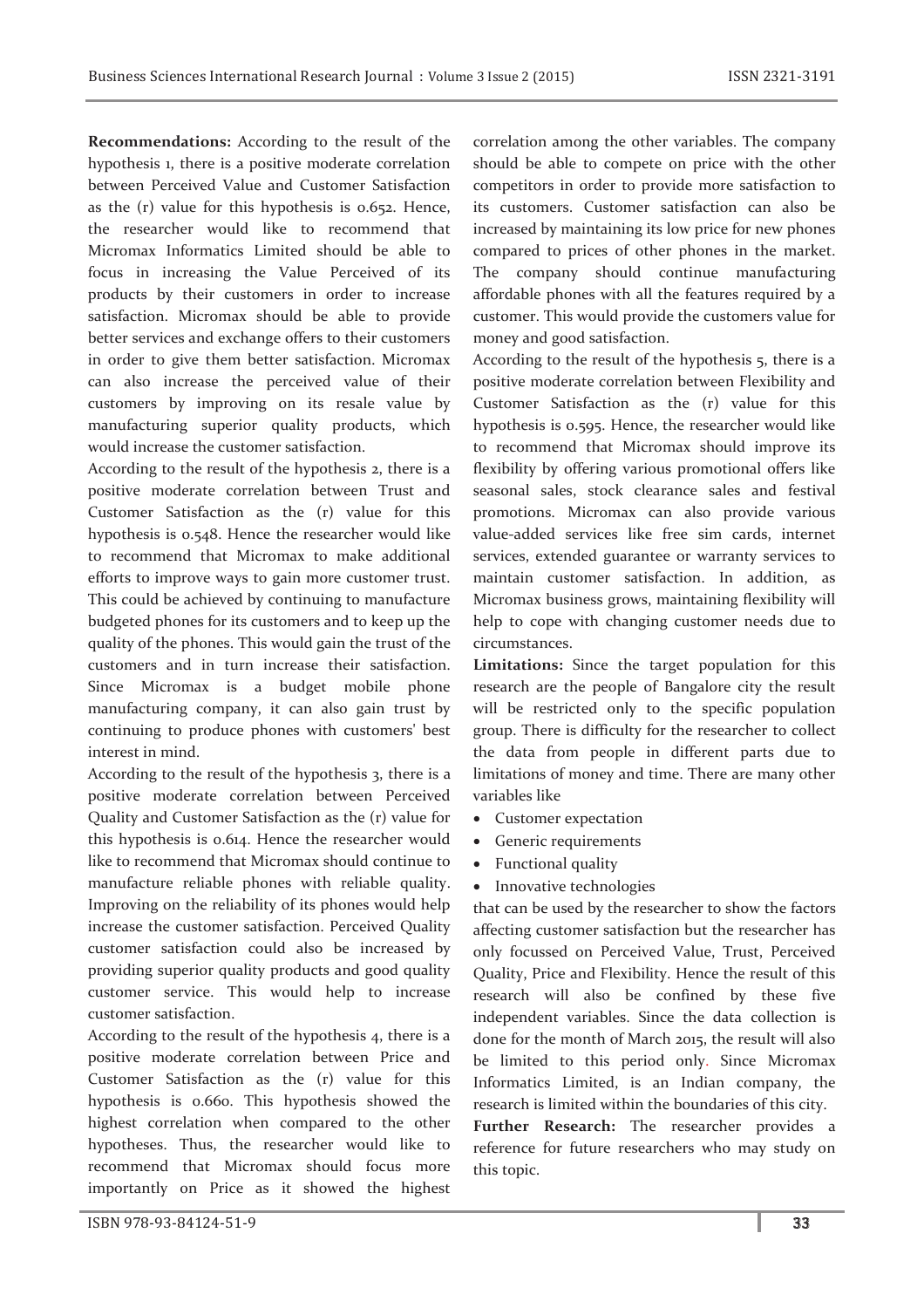First, this research investigated only five determinants of satisfaction which are Perceived Value, Trust, Perceived Quality, Price and Flexibility. Thus, there might be other determinants of satisfaction that the researchers can focus upon such as Customer Expectation, Innovation, Functional Quality, Service Quality etc.

Secondly, the number of respondents for this research is 400 collected in Bangalore city. The future researchers could collect a bigger respondent size in another locality or city of India such as Kolkata, Mumbai etc. This would give the researchers a better understanding on customers and improve customer satisfaction.

Thirdly, this study focuses on an Indian mobile phone company called Micromax. The future researchers could study the same topic on other international mobile phone manufacturing

## **References:**

- **1.** Anderson, E.W., Fornell, E. and Lehmann, D. (1994), "Customer satisfaction, market share, and profitability: findings from Sweden", *Journal of Marketing*, Vol. 58, July, pp. 53-66.
- **2.** Batra, R., Myers, J.G. and Aaker, D.A. (1995), *Advertising Management*, 5th ed., Prentice-Hall, Upper Saddle River, NJ.
- **3.** Cronin, J.J. Jr, Brady, M.K. and Hult, G.T.M. (2000), "Assessing the Effects of Quality,Value, and Customer Satisfaction on Consumer Behavioral Intentions in Service Environments", *Journal of Retailing*, Vol. 7 No. 2, pp. 193-218.
- **4.** Dagger, T.S. and O'Brien, T.K. (2010), "Does Experience Matter? Differences in Relationship Benefits, Satisfaction, Trust, Commitment and Loyalty for Novice and Experienced Service Users", *European Journal of Marketing*, Vol. 44 Nos 9/10, pp. 1528-1552.
- **5.** Day, G.S. (1994), "The Capabilities of market drivenorganizations", *Journal of Marketing*, Vol. 58, pp. 37-52.
- **6.** Dodds, W.B., Monroe, K.B. and Grewal, D. (1991), "Effects of Price, Brand and Store Information on Buyers' Product Evaluations", *Journal of Marketing Research*, Vol. 28,August, pp. 307-19.
- **7.** Fornell, C. (1992), "A National Customer Satisfaction Barometer: Swedish Experience", *Journal of Marketing*, Vol. 56 No. 1, pp. 6-21.

companies like Apple Inc. or Samsung. The researchers could also do a comparative study between Micromax and any other mobile phone manufacturing company in order to study the differences and similarities between customers and determinants of customer satisfaction and its impact.

Fourthly, the questionnaire in this research is only used to collect the primary data from the respondents. However, future researchers could use a qualitative method to get a better understanding of the variables by conducting focus group with customers, etc. This would reduce the risk of misunderstanding the questions in the questionnaire by improving relationship with user customers.

Finally, this research focused on customer satisfaction. Future researchers could focus on other variables like Brand Loyalty or how Customer Satisfaction could lead to Brand Loyalty.

- **8.** Fornell, C., Johnson, M.D., Anderson, E.W., Cha, J. and Bryant, B.E. (1996), "The AmericanCustomer Satisfaction Index: Nature, Purpose, and Findings", *Journal of Marketing*, Vol. 60No. 4, pp. 7-18.
- **9.** Foxall, G. (1984), "Corporate Innovation: Marketing and Strategy", *St. Martin's Press*, New York, NY.
- **10.** Garson, D. (2002), "Differential Bias in Representing Model Parameters?",*Multivariate Behavior Research*, Vol. 28, p. 263.
- **11.** Hansemark, O.C. and Albinsson, M. (2004), ''Customer Satisfaction and Retention: The Experiences of Individual Employees'', *Managing Service Quality*, Vol. 14 No. 1, pp. 40-57.
- **12.** Hsu, S.H. (2007), ''Developing an Index for Online Customer Satisfaction: Adaptation of AmericanCustomer Satisfaction Index'', *Expert Systems with Applications*, Vol. 34, pp. 3033-42.
- **13.** Morgan, R.M. and Hunt, S.D. (1994), "The Commitment-trust Theory of Relationship Marketing",*Journal of Marketing*, Vol. 58, July, pp. 20-38.
- **14.** Moorman, C., Deshpande´, R. and Zaltman, G. (1993), "Factors Affecting Trust in Market Research Relationships", *Journal of Marketing*, Vol. 57, January, pp. 81-101.
- **15.** Palvia, P. (2009), "The Role of Trust in e-Commerce Relational Exchange: AUnified